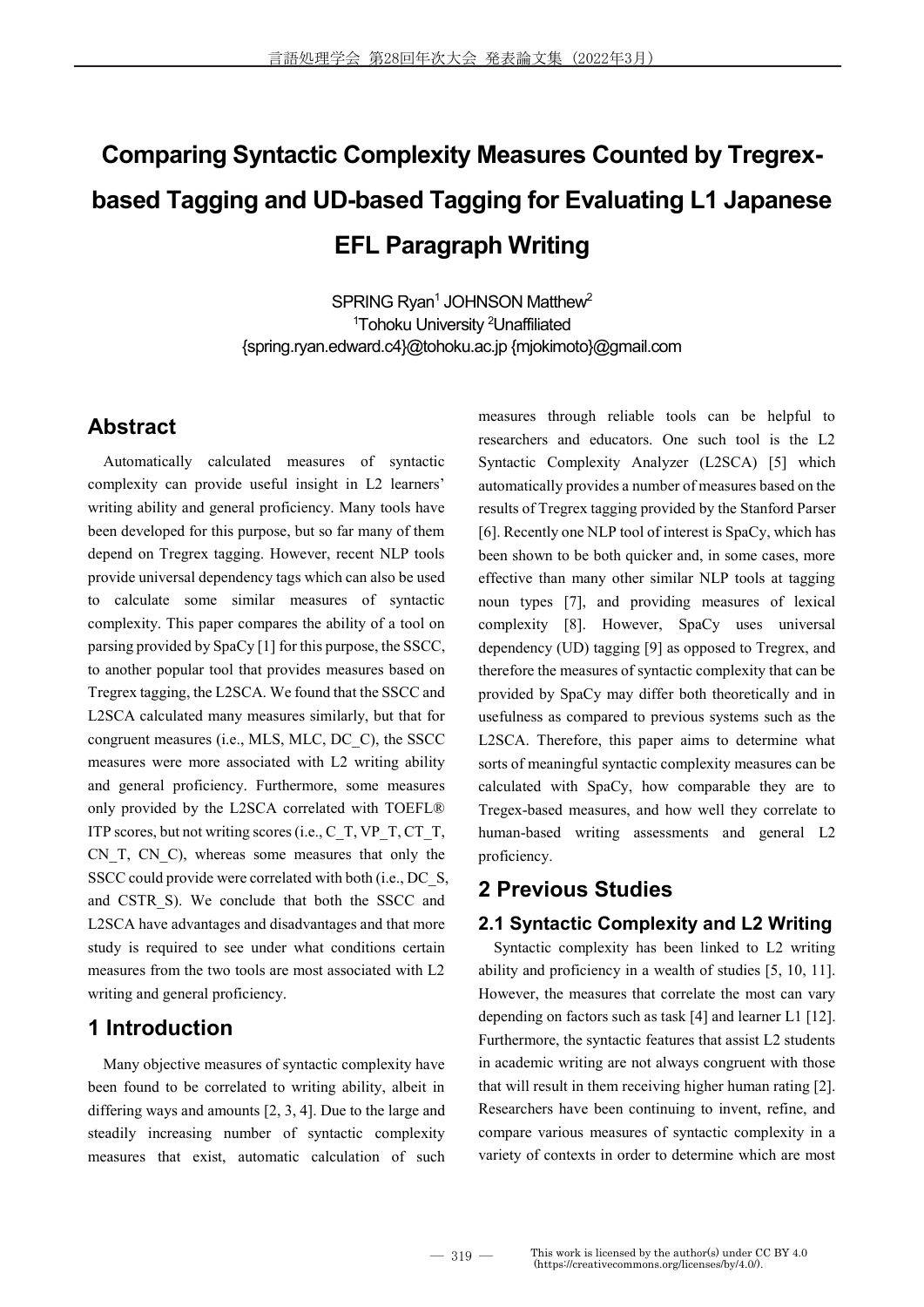universal and practical in certain situations.

## **2.2 Automatically Calculated Measures based on Tregex**

One popular tool that has been created to automatically calculate several measures of syntactic complexity is the L2SCA [5]. It takes a folder of text files and runs them through the Stanford Parser and then analyzes the resulting Tregex tree sentence by sentence to provide nine different counts of syntactic elements and 14 transformed measures based on average length of syntactic units, ratios or counts of subordinate clauses, t-units, verb phrases, noun phrases, complex nominals, and subordination. The measures that this tool calculates have been shown to be rather reliable as evidenced by several studies which found them to be associated with L2 proficiency and writing ability, although there is variance regarding which measures are associated and to what degree [4, 5, 10, 12, 13].

## **2.3 Syntactic Complexity Measures Based on UD**

It is not yet known how well automatically calculated measures of syntactic complexity based on UD syntax will correlate with L2 proficiency. Though various UD tags have been used for a more "fine-grained" analysis of syntactic complexity and demonstrated correlation with L2 writing proficiency, there are still many UD tags that have not been explored for L2 writing evaluation purposes, and the tags in initial works were human augmented, rather than purely automated calculations [10]. Here, the NLP tool SpaCy [1] could be potentially useful, as it has been shown to have superior parsing ability to similar tools such as NLTK [7, 8] and provides UD tagging, which could then be counted and used for calculating transformed measures similar to those of the L2SCA. However, simply counting UD tags does not allow for certain syntactic relationships to be observed as with Tregex parsing, and thus it is impossible to accurately measure the number of verb phrases or t-units with SpaCy in the same way that the L2SCA does. Thus, it is unclear exactly which measures of syntactic complexity SpaCy can be used to reliably calculate and how much these measures would be associated with L2 writing ability and general proficiency.

#### **2.4 Research Questions**

Based on the body of work introduced above, SpaCy should be able to calculate some measures of syntactic complexity similarly to the L2SCA, but it is unclear exactly which measures can be calculated based on UD tagging or how associated the measures produced with these tags will be with L2 ability. This paper thus seeks to offer new insights by answering the following research questions:

- 1. What measures of syntactic complexity can be calculated with SpaCy UD tagging, and how do these measures compare to the measures calculated from a Tregrex-based tool?
- 2. To what degree are the measures of syntactic complexity calculated by SpaCy associated with the L2 writing ability and general proficiency of L1 Japanese EFL learners?

#### **3 Methods**

#### **3.1 Creating a UD Tag-based Tool**

We created a SpaCy based Syntactic Complexity Calculator (SSCC) tool for automatically calculating syntactic measures using Python 3.9 that can run on both UNIX-based and windows-based machines. The user provides the SSCC with a set of text files, and the tool then parses each file using SpaCy, calculates measures based on the UD tags<sup>i</sup>, and then exports the results into a csv file. However, since there is no Tregex pattern to follow, the SSCC can calculate only some of the same syntactic elements that the L2SCA does, while some must be counted in a different fashion, and others (i.e., T-units and verb phrases) become problematic or impossible to count. Based on SpaCy's outlined UD tagging, we designed the SSCC to calculate the following measures of syntactic complexity, as given in Table 1 and explained below.

Some measures that are theoretically the same or highly similar between the SSCC and the L2SCA include: W, S, C, CO, DC and CP. The SSCC calculates the number of words and sentences in almost an identical fashion to the L2SCA: the words are tokenized and then counted minus punctuation, and the number of sentences is calculated by counting the number of ROOT tags. The

-

<sup>&</sup>lt;sup>i</sup> SpaCy UD tag explanation at universaldependencies.org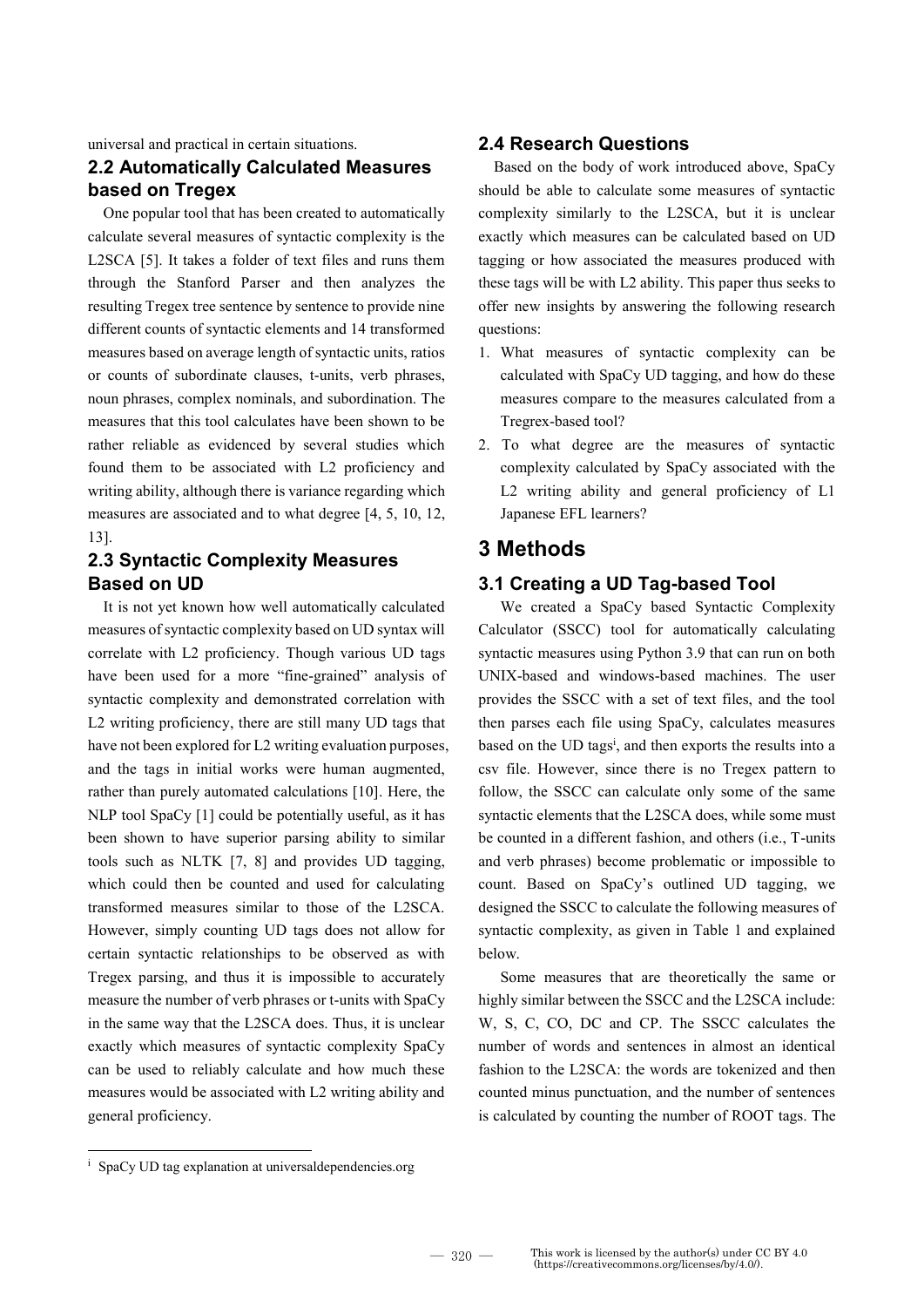number of clauses in the SSCC is obtained by counting the number of subject tags, since every clause requires a subject. The SSCC determines the number of dependent clauses by counting UD tags for dependent clauses: ACL, RELCL, and ADVCL. The number of coordinates, which is similar, but not identical to coordinate phrases counted by the L2SCA, is counted as the number of coordinate tags: CC and CONJ.

Major differences between the SSCC and L2SCA are the former tools' inability to count T-units and verb phrases. Navigating Tregrex parsing allows the L2SCA to define and reliably count T-units, verb phrases and complex nominals by comparing their relationship to other syntactic elements within each sentence. However, the SSCC creates a string of UD tags, and thus counting certain syntax units only when they appear in relation to other units is not possible. Nevertheless, the UD tags do allow the counting of other syntactic units, such as modifications and compliments. Therefore, though the SSCC cannot count "complex" units in the same way as the L2SCA, it can provide a count of complex structures by summing the tags of all coordinates, compliments, modifications, etc. We programmed the SSCC to also give a count of all theoretically complex structures in a count called CSTR.

The SSCC then calculates transformations based on the UD tag counts. Following the L2SCA [5], the mean number of the various counts were divided by the syntactic units that the SSCC can count (e.g. sentences and clauses).

| <b>Measure</b> | Formula  | <b>Measure</b> | Formula |
|----------------|----------|----------------|---------|
| <b>MLS</b>     | W/S      | DC S           | DC / S  |
| <b>MLC</b>     | W/C      | DC C           | DC/C    |
| $C_S$          | C/S      | CP S           | CP/S    |
| CST S          | CSTR / S | CP C           | CP / C  |
| CST C          | CSTR / C |                |         |

**Table 1 SSCC Transformed Measures**

#### **3.2 Participants and Writing Task**

The used the same data set from a previous study [8]: 135 paragraphs written by 2nd year L1 Japanese university students on the topic of whether or not they thought tobacco should be made illegal in Japan. The participants performed the task under a 15-minute time constraint and the 135 paragraphs were obtained after

excluding any responses that were under 50 words or written off-topic from a wider participant set. According to the results of students' TOEFL® ITP scores (383-677, M=519.5, SD=43.3), 12 should be considered CEFR A2 level, 84 should be considered B1, 38 should be considered B2 level, and one should potentially be considered C1 level [8, 14]. Five humans rated the paragraphs from 1 to 3 based on the fact that the students mostly belonged to one of three CEFR levels, and highly substantial agreement amongst raters was achieved; *κ*  $= .74, p<.001$  [8].

#### **3.3 Data Analysis**

To compare the measures produced by the tools, we made pairwise Pearson's correlation analyses between those calculated by the L2SCA and the SSCC. The summed rater score was used as an ordinal measure of writing ability, and thus Spearman's correlation analyses were used to check for association between writing ability and individual measures of syntactic complexity given by the two tools. Pearson's correlation analyses were also used to check for association between the measures and TOEFL® ITP scores.

## **4 Results**

#### **4.1 Tool Comparison**

The correlations between the measures produced by the SSCC and the L2SCA are shown in Table 2.

**Table 2 SSCC Transformed Measures**

| <b>Measure</b> | Corr. (r) | <b>Measure</b> | Corr. (r) |
|----------------|-----------|----------------|-----------|
| W              | $.928**$  | C S            | $.825**$  |
| S              | $.914**$  | DC T/S         | $.640**$  |
| $\mathcal{C}$  | .899**    | DC C           | $.408**$  |
| DC             | $.626**$  | CP T/S         | $.650**$  |
| $\mathbf{C}$   | $.683**$  | CP C           | $.752**$  |
| CN/ST          | $.605**$  | CN/ST T/S      | $.412**$  |
| <b>MLS</b>     | $.873**$  | CN/ST C        | $.452**$  |
| MLC            | $.686**$  |                |           |

\**p*<.05, \*\**p*<.01

#### **4.2 Association with L2 Proficiency**

The correlations between writing and TOEFL® ITP scores and various measures provided by the SSCC and L2SCA are given in Table 3.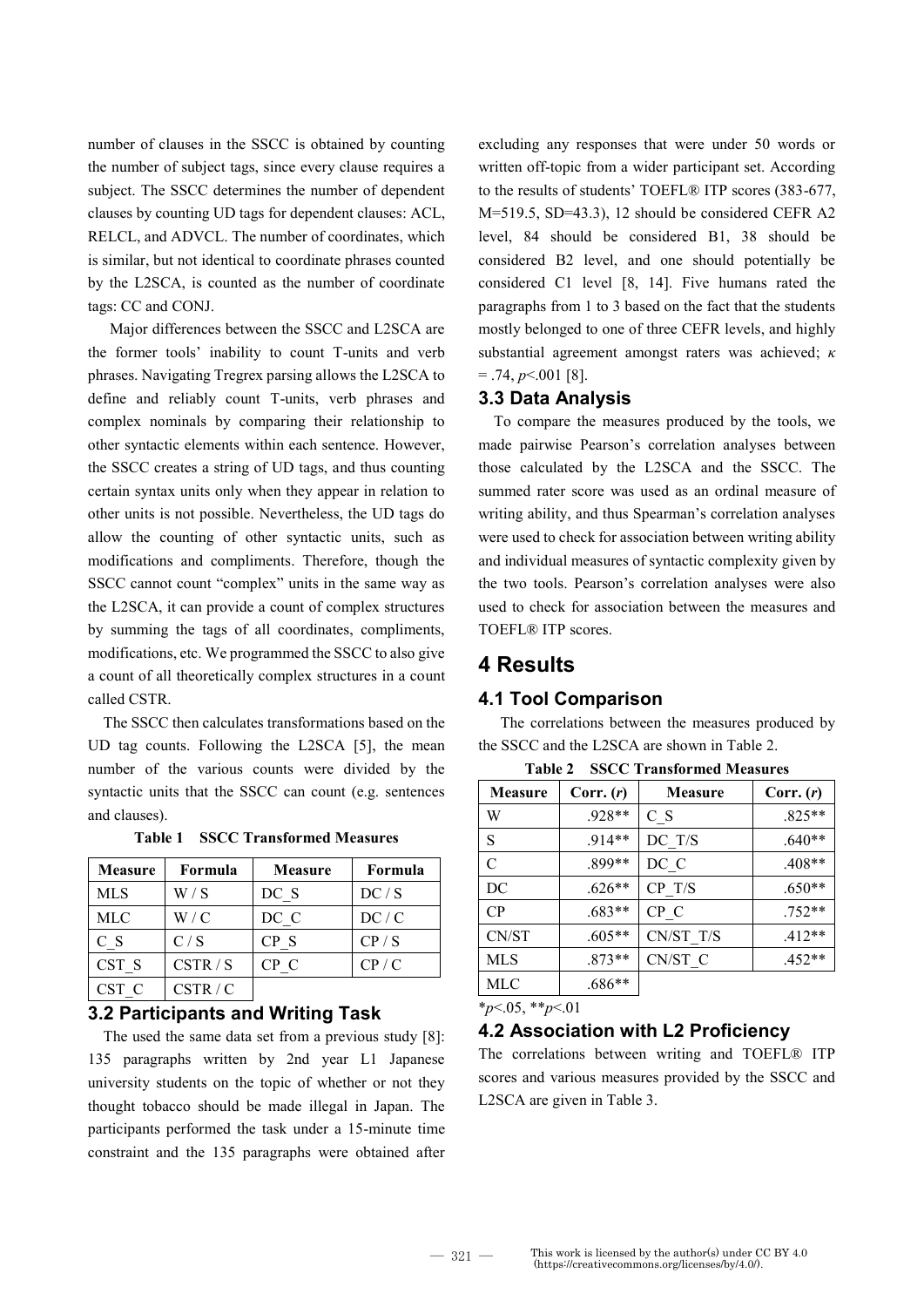|               | Corr. to SSCC |              | Corr. to L2SCA |              |
|---------------|---------------|--------------|----------------|--------------|
| Measure       | Writing       | <b>TOEFL</b> | Writing        | <b>TOEFL</b> |
| W             | $.672**$      | $.333**$     | $.657**$       | $.339**$     |
| S             | $.272**$      | $-.028$      | $.303**$       | .014         |
| T             | N/A           | N/A          | $.427**$       | $-0.013$     |
| <b>VP</b>     | N/A           | N/A          | .475**         | $.288**$     |
| $\mathcal{C}$ | $.378**$      | .164         | $.392**$       | .164         |
| <b>CT</b>     | N/A           | N/A          | $.310**$       | $.203*$      |
| DC            | $.305**$      | $.352**$     | $.185*$        | $.195*$      |
| CP            | $.171*$       | .079         | .146           | .129         |
| CN/CSTR       | $.481**$      | $.250**$     | .338**         | $.311**$     |
| <b>MLS</b>    | $.343**$      | $.336**$     | $.282**$       | $.280**$     |
| <b>MLT</b>    | $\rm N/A$     | N/A          | .140           | $.353**$     |
| <b>MLC</b>    | $.200*$       | $.201*$      | $.206*$        | .167         |
| C S           | .169          | .167         | .126           | .120         |
| C T           | N/A           | N/A          | $-.031$        | $.178*$      |
| VP T          | N/A           | N/A          | .053           | $.295**$     |
| CT T          | N/A           | N/A          | .063           | $.202*$      |
| DC T/S        | $.170*$       | $.311**$     | .006           | .153         |
| DC C          | .157          | $.326**$     | .012           | .167         |
| CP T/S        | .189*         | .028         | .038           | .067         |
| CP C          | .151          | .010         | .037           | .026         |
| CN/ST T/S     | $.275**$      | $.206*$      | .073           | .308**       |
| CN/ST C       | $-.029$       | .095         | .088           | $.219*$      |

**Table 3 SSCC Transformed Measures**

# **5 Discussion and Conclusion**

The results of this study suggest that some measures of syntactic complexity provided by the SSCC and L2SCA are quite comparable. The pure counts of words, sentences, and clauses are similar between the two tools, as expected, as are the levels of correlation between their respective calculated measures and both writing and TOEFL® ITP scores. The transformations of these variables, i.e., MLS, MLC and C\_S, are also quite similar, although they show slightly less correlation than the pure counts, and the SSCC calculated measures show slightly higher correlation to human rating and TOEFL® ITP scores than those of the L2SCA. While both tools count dependent clauses and coordination, these counts and their transformations (i.e., DC\_T/S, DC\_C and CP\_T/S or CP C) show more variation than other measurements. These differences resulted in the SSCC's measures being generally more associated with L2 writing ability and

proficiency than those of the L2SCA.

One of the largest drawbacks to the SSCC, as compared to the L2SCA, is that it is unable to count VPs and T-units. However, despite the theoretical importance of these measures and transformations based on them [5, 13, 15], calculating them seems only somewhat important for the data set in this study. Specifically, the number of T-units, VPs and CTs showed significant correlation to human rating, and VPs and CTs showed correlation to TOEFL® ITP scores, but most of the transformations based on them did not. For example, MLT, C\_T, VP\_T, and CT\_T were correlated with TOEFL® ITP scores, but not human rating. Furthermore, though CN\_T was correlated with TOEFL® ITP scores, so was the similar transformation CSTR S given by the SSCC, which correlated to writing scores as well. Finally, the correlation between T and S, given by the L2SCA was  $r=0.859$ ,  $p<0.01$ , and there was significant correlation between measures given by the SSCC divided by S as similar measures given by L2SCA divided by T (i.e., CP\_T and CO\_S, DC\_T and DC\_S). Therefore, it is questionable how important calculating Tunits is for L2 syntactic complexity analysis, when transformations based on sentences seem to be just as, if not more, associated with greater L2 writing ability and general L2 English proficiency.

The results of this study vary from those of Lu [5], who found all of the transformations provided by the L2SCA showed significant differences in the average scores of three different level groups of L1 Chinese learners' essays. The discrepancies could be partially due to the fact that Lu [5] used ANOVA analyses to find average differences, whereas this study used Spearman's correlation tests to determine how closely each variable correlated with summed rater scores. Another possibility for the differences could be due to the task type - this study utilized single paragraphs rather than full essays.

In summary, both the SSCC and L2SCA provide some very similar measurements of syntactic complexity, but those given by the UD-counting system of the SSCC seem to be more associated with the L2 paragraph writing ability of L1 Japanese EFL learners. However, the L2SCA provides some measures that the SSCC does not which seem to be correlated to general L2 proficiency, but not writing ability. Therefore, which tool and measurements to use will likely vary depending on user intent.